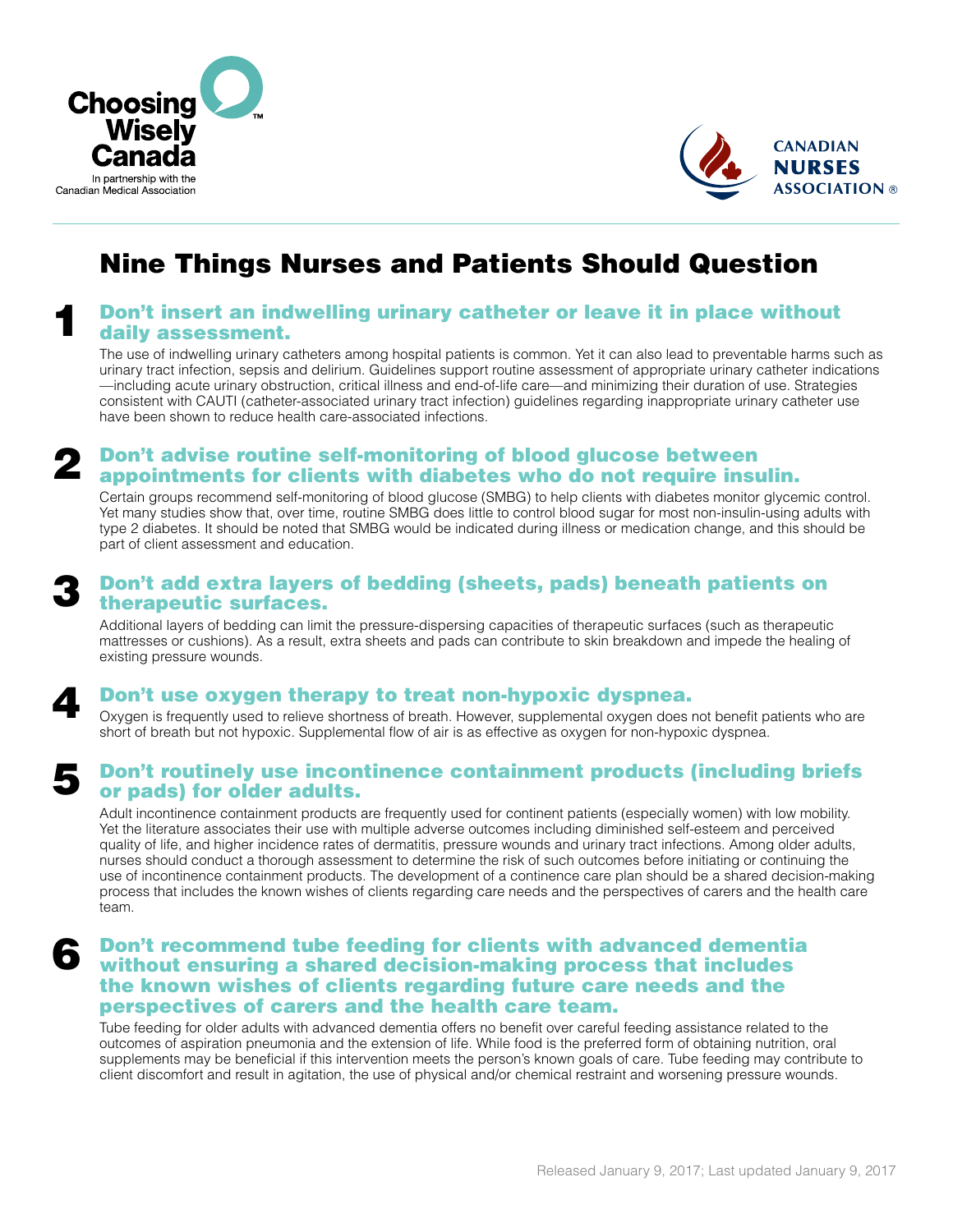## Don't recommend antipsychotic medicines as the first choice to treat symptoms of dementia.

People with dementia frequently exhibit responsive behaviors, which are often misinterpreted as aggression, resistance to care and challenging or disruptive behaviours. In such instances antipsychotic medicines are regularly prescribed. The benefit of these drugs is limited, however, and they can also cause serious harm including premature death. Their use should be limited to cases where non-pharmacologic measures have failed and where patients pose an imminent threat to themselves or others. Identifying and addressing the causes of behaviour change can render drug treatment unnecessary. If a nurse caring for a patient feels that medication is not the appropriate intervention, the nurse has a responsibility to discuss these concerns with the prescriber.

## Don't recommend antimicrobials to treat bacteriuria in older adults unless specific urinary tract symptoms are present.

Signs and symptoms suggestive of urinary tract infection (UTI) are increased frequency, urgency, pain or burning on urination, supra-pubic pain, flank pain and fever. Dark, cloudy and/or foul-smelling urine may not be suggestive of UTI but rather of inadequate fluid intake. Cohort studies have found no adverse outcomes associated with asymptomatic bacteriuria for older adults. Not only does antimicrobial treatment for such bacteriuria in older adults show no benefits, it increases adverse antimicrobial effects. Consensus criteria have been developed for the specific clinical symptoms that (when associated with bacteriuria) define UTI. Exceptions to these criteria include recommended screening for and treatment of asymptomatic bacteriuria before urologic procedures where mucosal bleeding is anticipated. If a nurse caring for a patient feels that medication is not the appropriate intervention, the nurse has a responsibility to discuss these concerns with the prescribers.

### Don't routinely recommend antidepressants as a first-line treatment for mild depressive symptoms in adults.

Antidepressant response rates are higher for moderate or severe adult depression. For mild depressive symptoms a complete assessment, ongoing support and monitoring, psychosocial interventions and lifestyle modifications should be the first lines of treatment. This approach can avoid the side-effects of medication and establish etiological factors important to future assessment and management. Antidepressants are appropriate in cases of persistent mild depression where a past history of more severe depression exists or where other interventions have failed. If a nurse caring for a patient feels that medication is not the appropriate intervention, the nurse has a responsibility to discuss these concerns with the prescriber.

#### How the list was created

7

8

9

The Canadian Nurses Association (CNA) established its Choosing Wisely Canada nursing list by convening a 12-member nursing working group (NWG) of diverse nurse experts from across Canada representing a broad range of geographical regions, practice settings and experience. The NWG began considering its potential list by reviewing existing recommendations, including items from Choosing Wisely Canada's specialty societies and the American Academy of Nursing (AAN) Choosing Wisely® list, which had already undergone rigorous evidence reviews. In addition, members brought forward recommendations on new evidence-based items. The NWG appraised 195 items for relevance to nursing using a structured process developed for this work. Each of these (171 Choosing Wisely Canada physician-related items, 15 AAN Choosing Wisely items and nine independently submitted items) was appraised by two independent reviewers. Using a modified Delphi process for the next two rounds of revision, the group then refined and adapted 36 items until reaching consensus on a final nine-item list. A literature review was conducted to confirm the evidence for these items, and supporting nursing research was added where appropriate. Subsequently, the final list underwent extensive consultation, in which further input was obtained from nursing experts in patient safety, various members of the Canadian Network of Nursing Specialties, CNA, its jurisdictional members and patient advocates. In November 2016, the Choosing Wisely Canada nursing list was presented to CNA's board of directors, who gave it their full endorsement and support.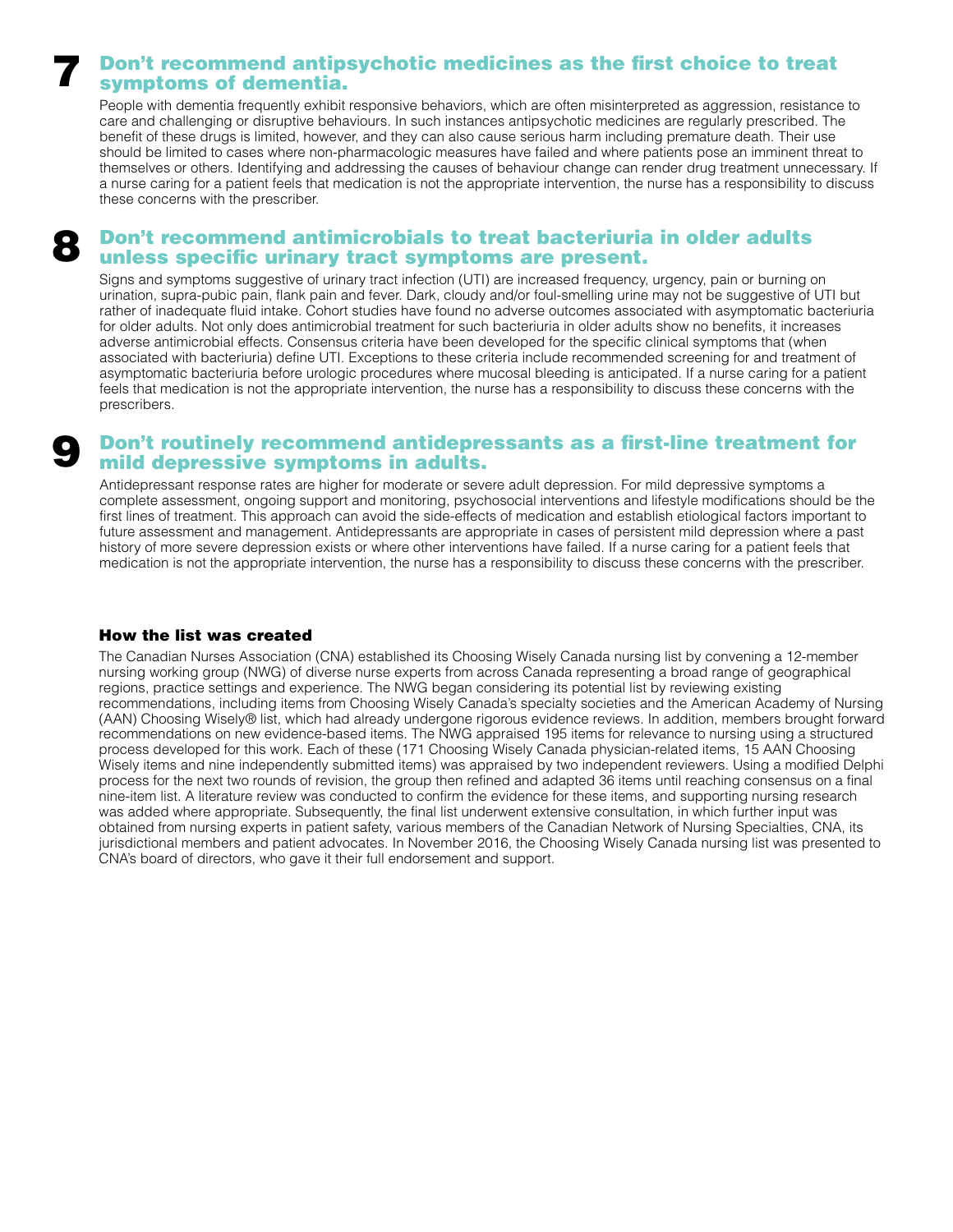#### Sources

| M. |
|----|
|    |
|    |

5

6

4

2

[Association for Professionals in Infection Control and Epidemiology. APIC implementation guide: guide to preventing catheter-associated urinary tract infections \[Internet\].](https://www.ncbi.nlm.nih.gov/pubmed/20026626)  2014 Apr [cited 2016 Oct 14]. Available from: [http://apic.org/Resource\\_/EliminationGuideForm/0ff6ae59-0a3a-4640-97b5-eee38b8bed5b/File/CAUTI\\_06.pdf](http://apic.org/Resource_/EliminationGuideForm/0ff6ae59-0a3a-4640-97b5-eee38b8bed5b/File/CAUTI_06.pdf). Canadian Society of Hospital Medicine. Five things physicians and patients should question [Internet]. 2015 Jun 2 [cited 2016 Oct 21]. Available from: [http://www.](http://www.choosingwiselycanada.org/recommendations/hospital-medicine/)

[choosingwiselycanada.org/recommendations/hospital-medicine/.](http://www.choosingwiselycanada.org/recommendations/hospital-medicine/)

Colli J, Tojuola B, Patterson AL, et al. National trends in hospitalization from indwelling urinary catheter complications, 2001-2010. Int Urol Nephrol. 2014 Feb;46(2):303-8. PMID: [23934618](https://www.ncbi.nlm.nih.gov/pubmed/23934618).

Hooton TM, Bradley SF, Cardenas DD, et al. Diagnosis, prevention, and treatment of catheter-associated urinary tract infection in adults: 2009 International Clinical Practice Guidelines from the Infectious Diseases Society of America. Clin Infect Dis. 2010 Mar 1;50(5):625-63. PMID: [20175247.](https://www.ncbi.nlm.nih.gov/pubmed/20175247 )

Jain P, Parada JP, David A, et al. Overuse of the indwelling urinary tract catheter in hospitalized medical patients. Arch Intern Med. 1995 Jul 10;155(13):1425-9. PMID: [7794092](https://www.ncbi.nlm.nih.gov/pubmed/7794092).

Krein SL, Kowalski CP, Harrod, M, et al. Barriers to reducing urinary catheter use: a qualitative assessment of a statewide initiative. JAMA Intern Med. 2013 May 27;173(10):881-6. PMID: [23529627.](https://www.ncbi.nlm.nih.gov/pubmed/23529627)

Landrigan CP, Parry GJ, Bones CB, et al. Temporal trends in rates of patient harm resulting from medical care. N Engl J Med. 2010 Nov 25;363(22):2124-34. PMID: [21105794](https://www.ncbi.nlm.nih.gov/pubmed/21105794).

Lo E, Nicolle LE, Coffin SE, et al. Strategies to prevent catheter-associated urinary tract infections in acute care hospitals: 2014 update. Infect Control Hosp Epidemiol. 2014 Sep;35 Suppl 2:S32-47. PMID: [25376068.](https://www.ncbi.nlm.nih.gov/pubmed/25376068)

Miller BL, Krein SL, Fowler KE, et al. A multimodal intervention to reduce urinary catheter use and associated infection at a Veterans Affairs Medical Center. Infect Control Hosp Epidemiol. 2013 Jun;34(6):631-3. PMID: [23651896](https://www.ncbi.nlm.nih.gov/pubmed/23651896).

O'Mahony R, Murthy L, Akunne A, et al. Synopsis of the National Institute for Health and Clinical Excellence guideline for prevention of delirium. Ann Intern Med. 2011 Jun 7;154(11):746-51. PMID: [21646557.](https://www.ncbi.nlm.nih.gov/pubmed/21646557)

Ramanathan R, Duane TM. Urinary tract infections in surgical patients. Surg Clin North Am. 2014 Dec;94(6):1351-68. PMID: [25440128.](https://www.ncbi.nlm.nih.gov/pubmed/25440128)

Brownlee C. For diabetics not on insulin, self-monitoring blood sugar has no benefit. Cochrane Library [Internet]. 2012 Jan 19 [cited 2016 Oct 18]. Available from: [http://](http://www.cfah.org/hbns/2012/for-diabetics-not-on-insulin-self-monitoring-blood-sugar-has-no-benefit) ww.cfah.org/hbns/2012/for-diabetics-not-on-insulin-self-monitoring-blood-sugar-has-no-benef

Cameron C, Coyle D, Ur E, et al. Cost-effectiveness of self-monitoring of blood glucose in patients with type 2 diabetes mellitus managed without insulin. CMAJ. 2010 Jan 12;182(1):28-34. PMID: 20026626.

Canadian Agency for Drugs and Technologies in Health. Optimal therapy recommendations for the prescribing and use of blood glucose test strips. CADTH Technol Overv. 2010;1(2):e0109. PMID: [22977401.](https://www.ncbi.nlm.nih.gov/pubmed/22977401)

Canadian Diabetes Association. Self-monitoring of blood glucose (SMBG) recommendation tool for healthcare providers [Internet]. 2013 [cited 2016 Oct 21]. Available from: http://quidelines.diabetes.ca/BloodGlucosel.owering/  $fSMBGRecommendationSheet?$   $qa=1.84631449.103178120.16$ 

Canadian Medical Association, College of Family Physicians of Canada. Eleven things physicians and patients should question [Internet]. 2014 Oct 29 [cited 2016 Oct 21]. Available from:<http://www.choosingwiselycanada.org/recommendations/family-medicine/>.

Gomes T, Juurlink DN, Shah BR, et al. Blood glucose test strips: options to reduce usage. CMAJ. 2010 Jan 12;182(1):35-8. PMID: [20026624](https://www.ncbi.nlm.nih.gov/pubmed/20026624).

O'Kane MJ, Bunting B, Copeland M, et al. Efficacy of self monitoring of blood glucose in patients with newly diagnosed type 2 diabetes (ESMON study): randomised controlled trial. BMJ. 2008 May 24;336(7654):1174-7. PMID: [18420662](https://www.ncbi.nlm.nih.gov/pubmed/18420662).

Institute for Healthcare Improvement. How-to guide: prevent pressure ulcers. Cambridge, MA: IHI; 2011. 3

Keast DH, Parslow N, Houghton PE, et al. Best practice recommendations for the prevention and treatment of pressure ulcers: update 2006. Adv Skin Wound Care. 2007<br>Aug;20(18):447-60. PMID: [17762312.](https://www.ncbi.nlm.nih.gov/pubmed/17762312)

Registered Nurses' Association of Ontario. Assessment and management of pressure injuries for the interprofessional team. 3rd ed. [Internet]. 2016 [cited 2016 Oct 18]. Available from: <http://rnao.ca/bpg/guidelines/pressure-injuries>.

Williamson R, Lachenbruch L, Vangilder C. The effect of multiple layers of linens on surface interface pressure: results of a laboratory study. Ostomy Wound Manage. 2013 Jun;59(6):38-48. PMID: [23749661.](https://www.ncbi.nlm.nih.gov/pubmed/23749661)

Abernethy AP, McDonald CF, Frith PA, et al. Effect of palliative oxygen versus (room) air in relieving breathlessness in patients with refractory dyspnea: a double-blind, randomized controlled trial. Lancet. 2010 Sep 4;376(9743):784-793. PMID: [20816546](https://www.ncbi.nlm.nih.gov/pubmed/20816546).

Booth S, Kelly MJ, Cox NP, et al. Does oxygen help dyspnea in patients with cancer? Am J Respir Crit Care Med. 1996 May;153(5):1515-8. PMID: [8630595.](https://www.ncbi.nlm.nih.gov/pubmed/8630595 
) Bruera E, Sweeney C, Willey J, et al. A randomized controlled trial of supplemental oxygen versus air in cancer patients with dyspnea. Palliat Med. 2003 Dec;17(8):659- 63. PMID: [14694916.](https://www.ncbi.nlm.nih.gov/pubmed/14694916 )

Canadian Society of Palliative Care Physicians. Five things physicians and patients should question [Internet]. 2014 Oct 29 [cited 2016 Oct 21]. Available from: [http://](http://www.choosingwiselycanada.org/recommendations/palliative-care/) www.choosingwiselycanada.org/recommendati

Marciniuk DD, Goodridge D, Hernandez P, et al. Managing dyspnea in patients with advanced chronic obstructive pulmonary disease: A Canadian Thoracic Society clinical practice guideline. Can Respir J. 2011 Mar-Apr;18(2):69-78. PMID: [21499589.](https://www.ncbi.nlm.nih.gov/pubmed/21499589)

Ontario Health Technology Assessment Service COPD Collaborative. Chronic obstructive pulmonary disease (COPD) evidentiary framework [Internet]. 2012 Mar 1 [cited 2016 Oct 18]. Available from: <https://www.ncbi.nlm.nih.gov/pmc/articles/PMC3384372/>.

Philip J, Gold M, Milner A, et al. A randomized, double-blind, crossover trial of the effect of oxygen on dyspnea in patients with advanced cancer. J Pain Symptom Manage. 2006 Dec;32(6):541-50. PMID: 171577

Uronis HE, Currow DC, McCrory DC, et al. Oxygen for relief of dyspnoea in mildly- or non-hypoxaemic patients with cancer: a systematic review and meta-analysis. Br J Cancer. 2008 Jan 29;98(2):294-9. PMID: [18182991](https://www.ncbi.nlm.nih.gov/pubmed/18182991).

Agnew R, Booth J. Promoting urinary continence with older people: a selective literature review. Int J Older People Nurs. 2009 Mar;4(1):58-62. PMID: [20925803.](https://www.ncbi.nlm.nih.gov/pubmed/20925803) Cave CE. Evidence-based continence care: an integrative review. Rehabil Nurs. 2016 Aug 11. PMID: [27510945](https://www.ncbi.nlm.nih.gov/pubmed/27510945).

Coffey A, McCarthy G, McCormack B, et al. Incontinence: assessment, diagnosis, and management in two rehabilitation units for older people. Worldviews Evid Based Nurs. 2007 Dec;4(4):179-86. PMID: [18076461](https://www.ncbi.nlm.nih.gov/pubmed/18076461).

Netsch D. Continence Care Literature Review 2012. J Wound Ostomy Continence Nurs. 2013 Nov-Dec;40(Suppl.): S21-9.

Zisberg, A. Incontinence brief use in acute hospitalized patients with no prior incontinence. J Wound Ostomy Continence Nurs. 2011 Sep-Oct;38(5):559-64. PMID: [21873910](https://www.ncbi.nlm.nih.gov/pubmed/21873910 ).

Zisberg A, Sinoff G, Gur-Yaish N, et al. In-hospital use of continence aids and new-onset urinary incontinence in adults aged 70 and older. J Am Geriatr Soc. 2011 Jun;59(6):1099-104. PMID: [21649620.](https://www.ncbi.nlm.nih.gov/pubmed/21649620)

Allen VJ, Methven L, Gosney MA. Use of nutritional complete supplements in older adults with dementia: systematic review and meta-analysis of clinical outcomes. Clin Nutr. 2013 Dec;32(6):950-7. PMID: [23591150.](https://www.ncbi.nlm.nih.gov/pubmed/23591150 )

American Geriatrics Society Ethics Committee and Clinical Practice and Models of Care Committee. American Geriatrics Society feeding tubes in advanced dementia position statement. J Am Geriatr Soc. 2014 Aug;62(8):1590-3. PMID: [25039796.](https://www.ncbi.nlm.nih.gov/pubmed/25039796 )

Canadian Geriatrics Society. Five things physicians and patients should question [Internet]. 2014 Apr 2 [cited 2016 Oct 21]. Available from: [http://www.](http://www.choosingwiselycanada.org/recommendations/geriatrics/) [choosingwiselycanada.org/recommendations/geriatrics/](http://www.choosingwiselycanada.org/recommendations/geriatrics/).

Finucane TE, Christmas C, Travis K. Tube feeding in patients with advanced dementia: a review of the evidence. JAMA. 1999 Oct 13;282(14):1365-70. PMID: [10527184.](https://www.ncbi.nlm.nih.gov/pubmed/10527184 ) Gabriel SE, Normand SL. Getting the methods right: the foundation of patient-centered outcomes research. N Engl J Med. 2012 Aug 30;367(9):787-90. PMID: [22830434.](https://www.ncbi.nlm.nih.gov/pubmed/22830434 
) Hanson LC. Tube feeding versus assisted oral feeding for persons with dementia: using evidence to support decision-making. Ann Longterm Care. 2013 Jan;21(1):36-39.